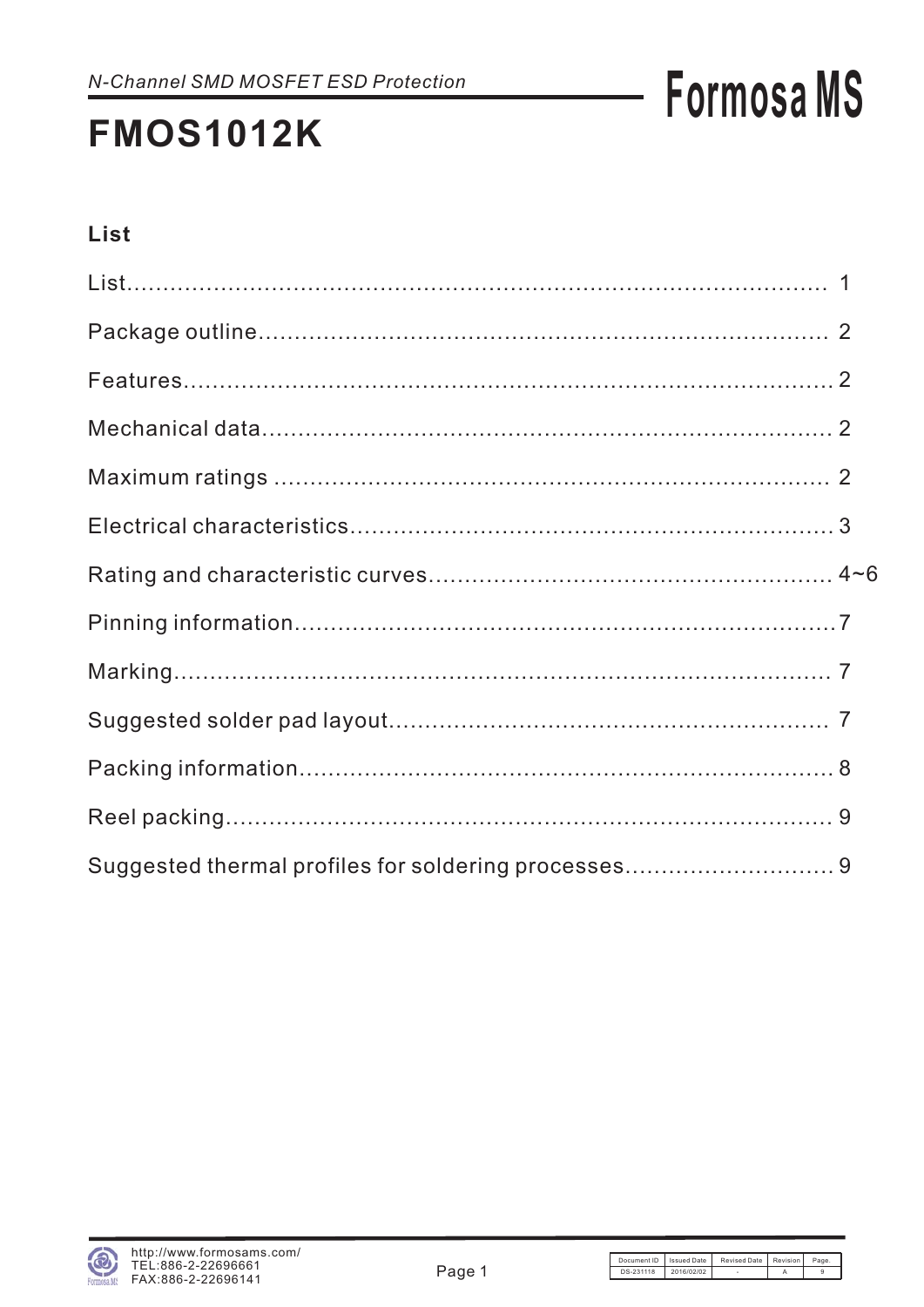### **FMOS1012K**

#### **20V N-Channel Enhancement Mode MOSFET- ESD Protection**

#### **Features**

- Power MOSFET:1.8-V Rated
- Gate-Source ESD Protected:2000V
- High-Side Switching
- Low On-Resistance: 0.7Ω
- Low Threshold:0.8V(typ)
- Fast Switching Speed:10 ns
- Suffix "-H" indicates Halogen-free part, ex.FMOS1012K-H.

#### **Mechanical data**

- Epoxy:UL94-V0 rated flame retardant •
- Case : Molded plastic, SOT-23
- Terminals : Solder plated, solderable per MIL-STD-750, Method 2026
- Mounting Position: Any
- Weight : Approximated 0.008 gram

#### **Benefits**

- Ease in Driving Switches
- Low Offset (Error) Voltage
- Low-Voltage Operation
- High-Speed Circuits
- Low Battery Voltage Operation

#### **Applications**

- Drivers: Relays, Solenoids, Lamps, Hammers,Displays, Memories
- Battery Operated Systems
- Power Supply Converter Circuits
- Load/Power Switching Cell Phones, Pagers

#### Maximum ratings (AT T<sub>A</sub>=25°C unless otherwise noted)

| Parameter                                                  | Symbol                        | 5 secs          | <b>Steady State</b> | Unit   |        |  |
|------------------------------------------------------------|-------------------------------|-----------------|---------------------|--------|--------|--|
| Drain-Source Voltage                                       | $V_{DS}$                      | 20              |                     |        |        |  |
| Gate-Source Voltage                                        |                               | $V_{GS}$        | ±6                  |        | $\vee$ |  |
| Continuous Drain Current*b                                 | $T_A = 25^{\circ}C$           | ID              | 600                 | 500    |        |  |
|                                                            | $T_A = 85^{\circ}$ C          |                 | 400                 | 350    | mA     |  |
| Pulsed Drain Current <sup>*a</sup>                         | <b>I</b> DM                   | 1000            |                     |        |        |  |
| Continuous Source Current (diode conduction) <sup>*b</sup> | Is                            | 275             | 250                 |        |        |  |
| <b>Maximum Power Dissipation</b>                           | $P_D$                         | 225             |                     | mW     |        |  |
| Operating Junction and Storage Temperature Range           | T $_{\rm J}$ , T $_{\rm stg}$ | $-55$ to $+150$ |                     | °С     |        |  |
| Gate-Source ESD Rating (HBM, Method 3015)                  | ESD                           |                 | 2000                | $\vee$ |        |  |

Notes

Accoco<br>a. Pulse width limited by maximum junction temperature.<br>b. Surface Mounted on FR4 Board.

Surface Mounted on FR4 Board.



#### **Package outline**



Document ID | Issued Date | Revised Date | Revision | Page DS-231118 2016/02/02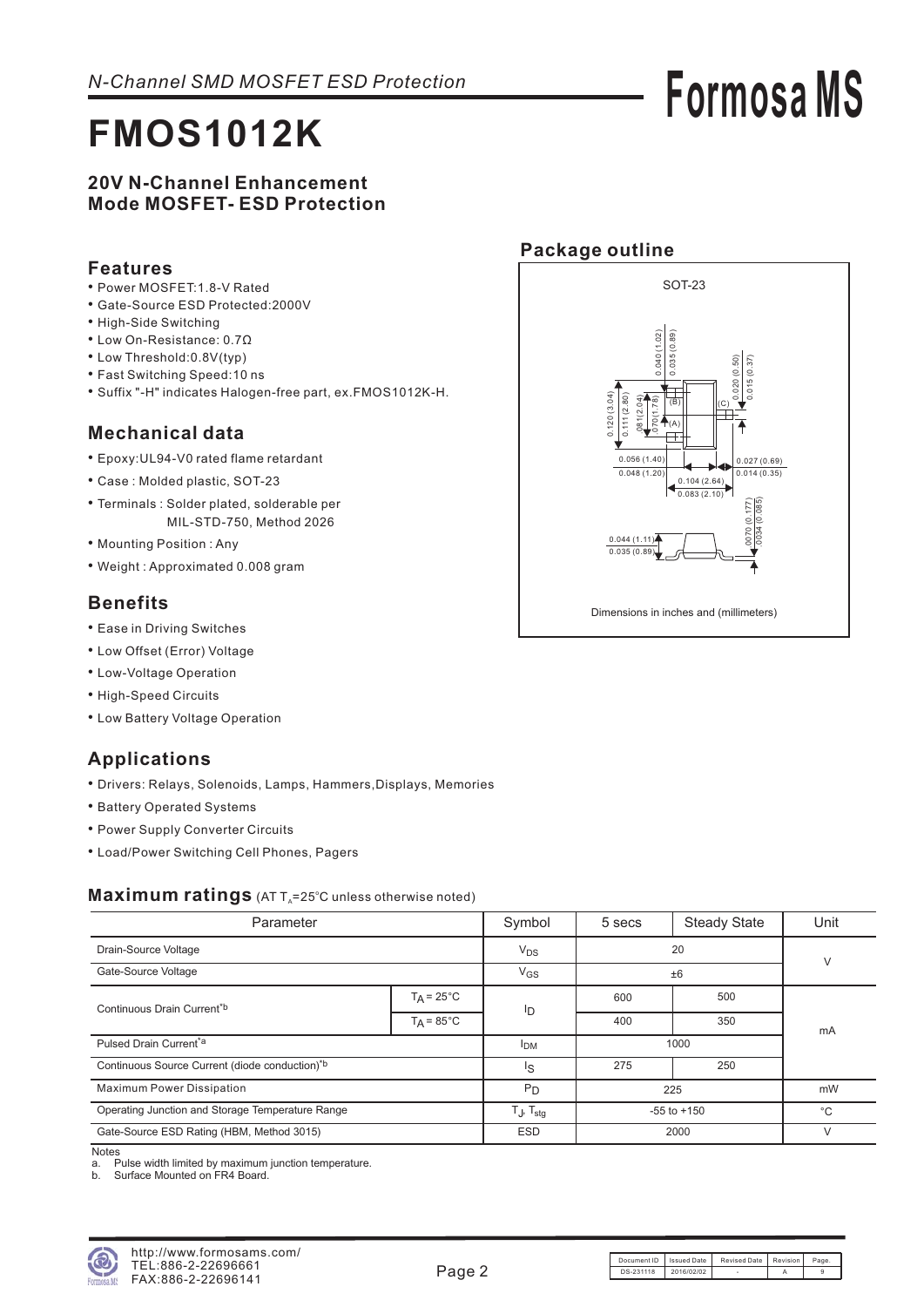### **FMOS1012K**

#### Electrical characteristics (At T<sub>A</sub>=25°C unless otherwise noted)

| Parameter                                      | Symbol                | <b>Test Condition</b>                                                    | Min  | Typ  | Max  | Unit   |  |
|------------------------------------------------|-----------------------|--------------------------------------------------------------------------|------|------|------|--------|--|
| <b>Static</b>                                  |                       |                                                                          |      |      |      |        |  |
| Gate Threshold Voltage                         | $V_{GS(th)}$          | $V_{DS} = V_{GS}$ , $I_D = 250$ uA                                       | 0.45 |      | 0.9  | $\vee$ |  |
| Gate-Body Leakage                              | $I_{GSS}$             | $V_{DS} = 0$ V, $V_{GS} = \pm 4.5V$                                      |      | ±0.5 | ±1.0 | uA     |  |
|                                                |                       | $V_{DS}$ = 20 V, $V_{GS}$ = 0 V                                          |      | 0.3  | 100  | nA     |  |
| Zero Gate Voltage Drain Current                | $I_{DSS}$             | $V_{DS}$ = 20 V, $V_{GS}$ = 0 V, T <sub>J</sub> = 85 °C                  |      |      | 5    | uA     |  |
| On-State Drain Current <sup>*a</sup>           | $I_{D(0n)}$           | $V_{DS}$ = 5 V, $V_{GS}$ = 4.5 V                                         | 700  |      |      | mA     |  |
|                                                |                       | $V_{GS}$ = 4.5 V, $I_D$ = 600 mA                                         |      | 0.41 | 0.70 |        |  |
| Drain-Source On-State Resistance <sup>*a</sup> | $R_{DS(on)}$          | $V_{GS}$ = 2.5 V, $I_D$ = 500 m A                                        |      | 0.53 | 0.85 | Ω      |  |
|                                                |                       | $V_{GS}$ = 1.8 V, $I_D$ = 350 m A                                        |      | 0.70 | 1.25 |        |  |
| Forward Transconductance <sup>*a</sup>         | $g_{fs}$              | $V_{DS}$ = 10 V, $I_D$ = 400 mA                                          |      | 1.0  |      | S      |  |
| Diode Forward Voltage <sup>*a</sup>            | <b>V<sub>SD</sub></b> | $I_S = 150$ mA, $V_{GS} = 0$ V                                           |      | 0.8  | 1.2  | $\vee$ |  |
| Dynamic <sup>*</sup> b                         |                       |                                                                          |      |      |      |        |  |
| <b>Total Gate Charge</b>                       | $Q_{q}$               |                                                                          |      | 750  |      |        |  |
| Gate-Source Charge                             | $Q_{gs}$              | $V_{DS}$ = 10 V, $V_{GS}$ = 4.5 V, $I_D$ = 250 mA                        |      | 75   |      | pC     |  |
| Gate-Drain Charge                              | $Q_{\text{ad}}$       |                                                                          |      | 225  |      |        |  |
| Turn-On Delay Time                             | $t_{d(on)}$           |                                                                          |      | 5    |      |        |  |
| <b>Rise Time</b>                               | $t_{r}$               | $V_{DD}$ = 10 V, R <sub>I</sub> = 47 $\Omega$                            |      | 5    |      |        |  |
| <b>Turn-Off Delay Time</b>                     | $t_{d(\text{off})}$   | I <sub>D</sub> = 200 mA, $V_{GEN}$ = 4.5 V, R <sub>G</sub> = 10 $\Omega$ |      | 25   |      | ns     |  |
| Fall Time                                      | tf                    |                                                                          |      | 11   |      |        |  |

Notes:<br>a.Pulse test: pulse width≦300us, duty cycle≦2%<br>b.Guaranteed by design, not subject to production testing :<br>:e test: pulse width≦300us, duty cycle≦2%<br>ranteed by design, not subject to production testing.

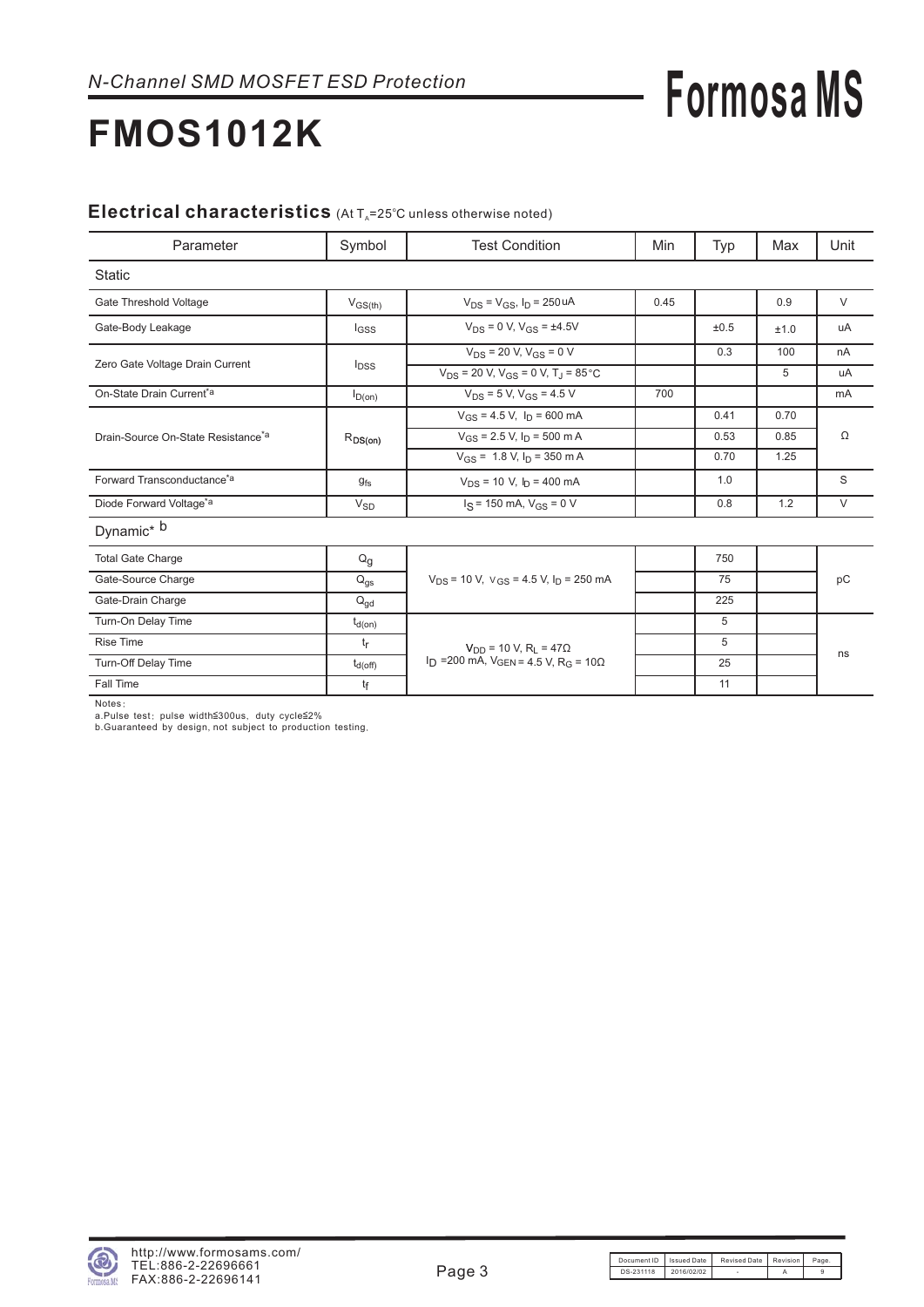

#### **Rating and characteristic curves (FMOS1012K)**





Document ID | Issued Date | Revised Date | Revision | Page DS-231118 2016/02/02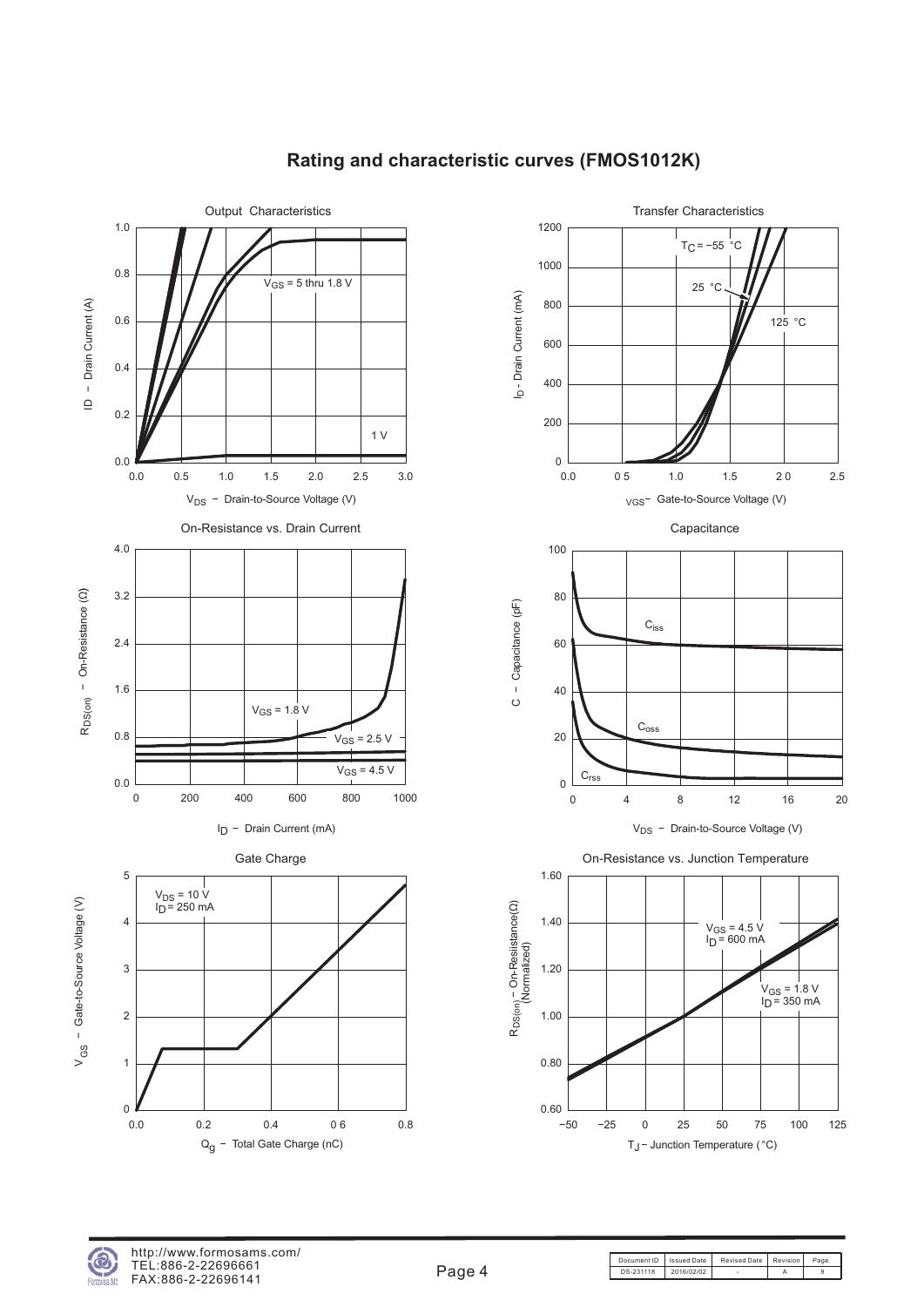

#### **Rating and characteristic curves (FMOS1012K)**



Document ID | Issued Date | Revised Date | Revision | Page DS-231118 2016/02/02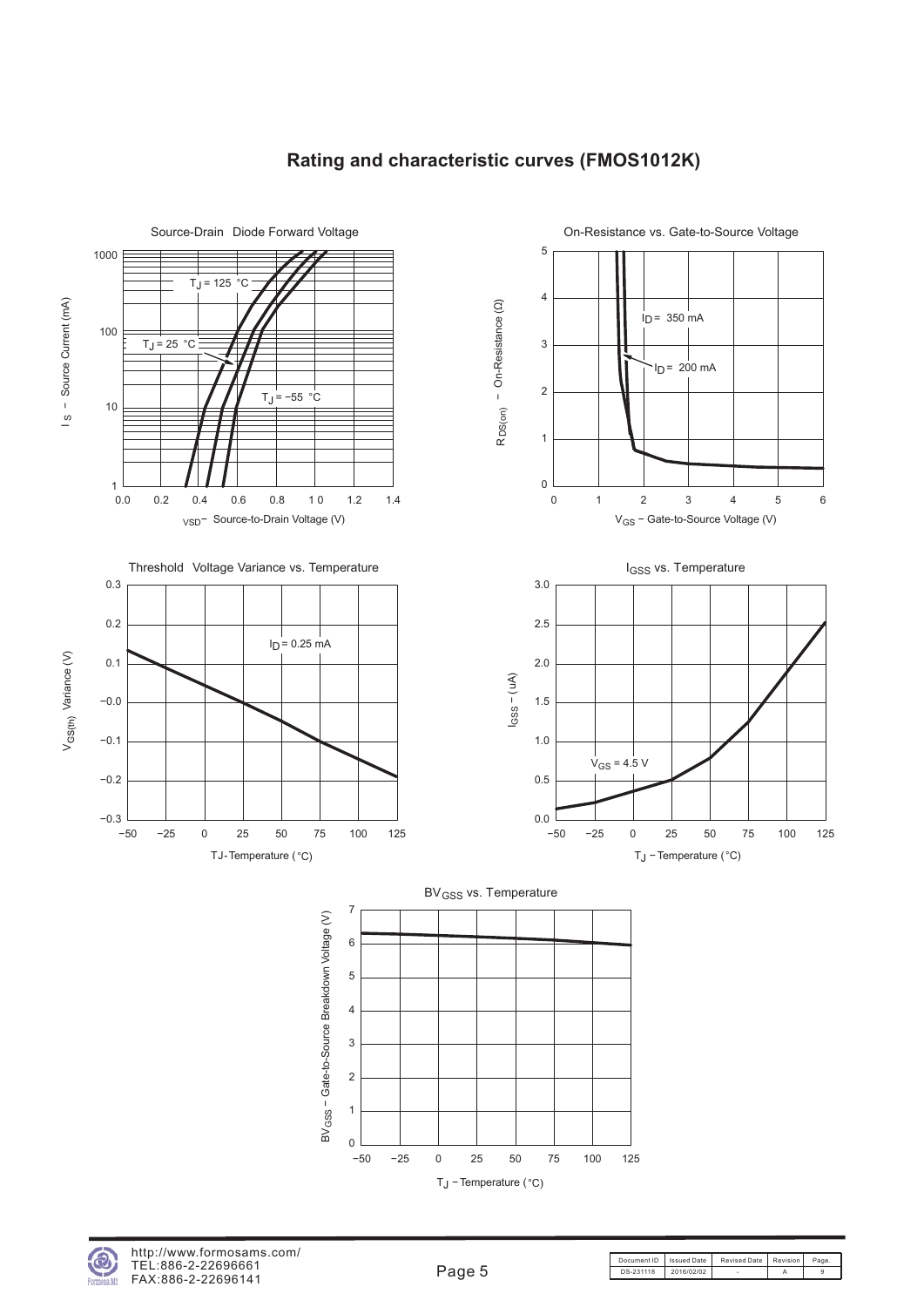#### **Rating and characteristic curves (FMOS1012K)**



sea MS

Document ID Issued Date Revised Date Revision Page. DS-231118 2016/02/02 - A 9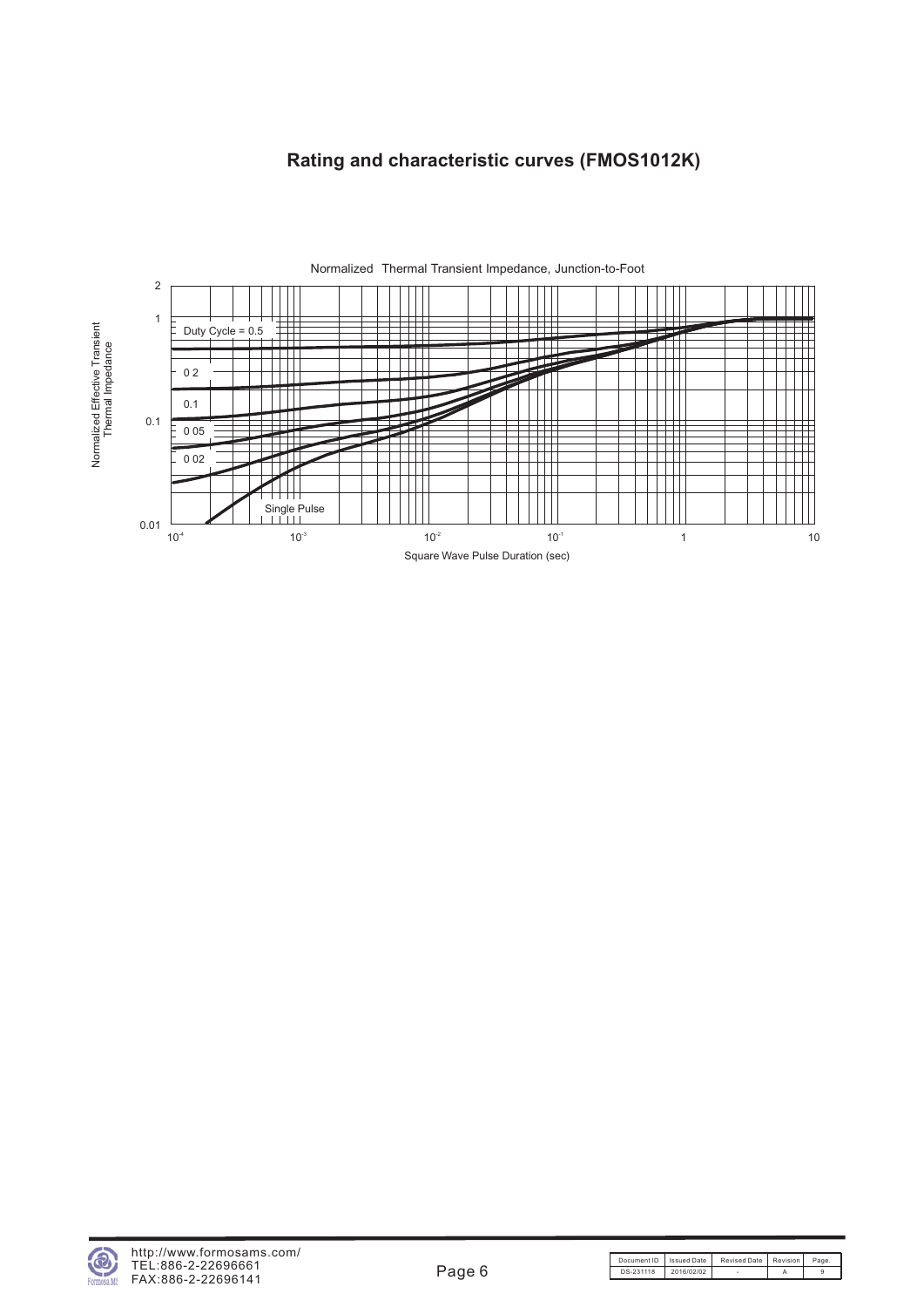### **FMOS1012K**

#### **Pinning information**



#### **Marking**

| Type number      | Marking code |
|------------------|--------------|
| <b>FMOS1012K</b> | A2           |

#### **Suggested solder pad layout**



**SOT-23**

Dimensions in inches and (millimeters)

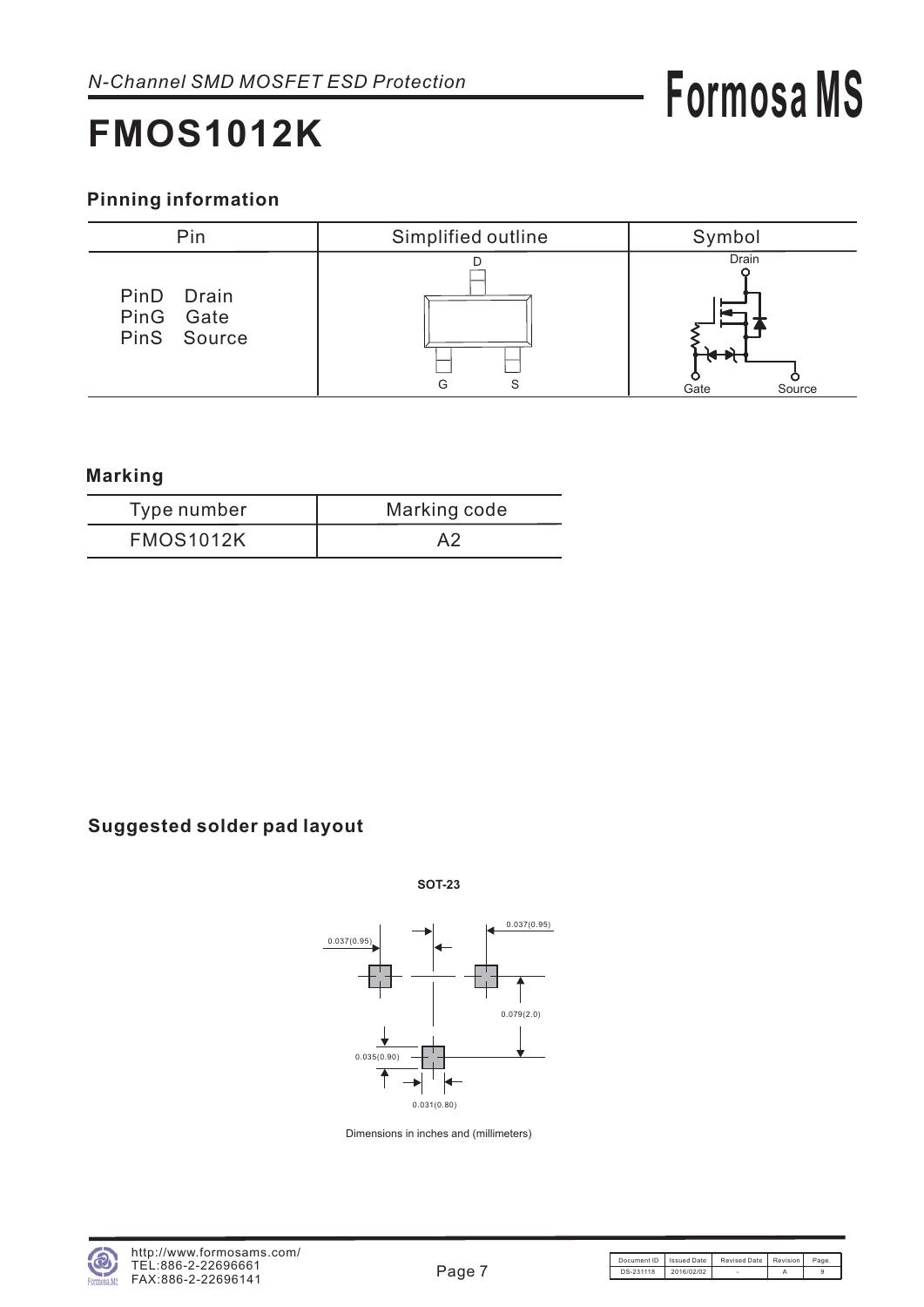### **FMOS1012K**

#### **Packing information**









unit:mm

|                           |                |           | uniu.nin      |
|---------------------------|----------------|-----------|---------------|
| Item                      | Symbol         | Tolerance | <b>SOT-23</b> |
| Carrier width             | A              | 0.1       | 3.15          |
| Carrier length            | B              | 0.1       | 2.77          |
| Carrier depth             | C              | 0.1       | 1.22          |
| Sprocket hole             | d              | 0.1       | 1.50          |
| 13" Reel outside diameter | D              | 2.0       |               |
| 13" Reel inner diameter   | D <sub>1</sub> | min       | -             |
| 7" Reel outside diameter  | D              | 2.0       | 178.00        |
| 7" Reel inner diameter    | D <sub>1</sub> | min       | 55.00         |
| Feed hole diameter        | D <sub>2</sub> | 0.5       | 13.00         |
| Sprocket hole position    | E.             | 0.1       | 1.75          |
| Punch hole position       | F              | 0.1       | 3.50          |
| Punch hole pitch          | P              | 0.1       | 4.00          |
| Sprocket hole pitch       | P <sub>0</sub> | 0.1       | 4.00          |
| Embossment center         | P <sub>1</sub> | 0.1       | 2.00          |
| Overall tape thickness    | T              | 0.1       | 0.23          |
| Tape width                | W              | 0.3       | 8.00          |
| Reel width                | W <sub>1</sub> | 1.0       | 12.0          |

Note:Devices are packed in accor dance with EIA standar RS-481-A and specifications listed above.